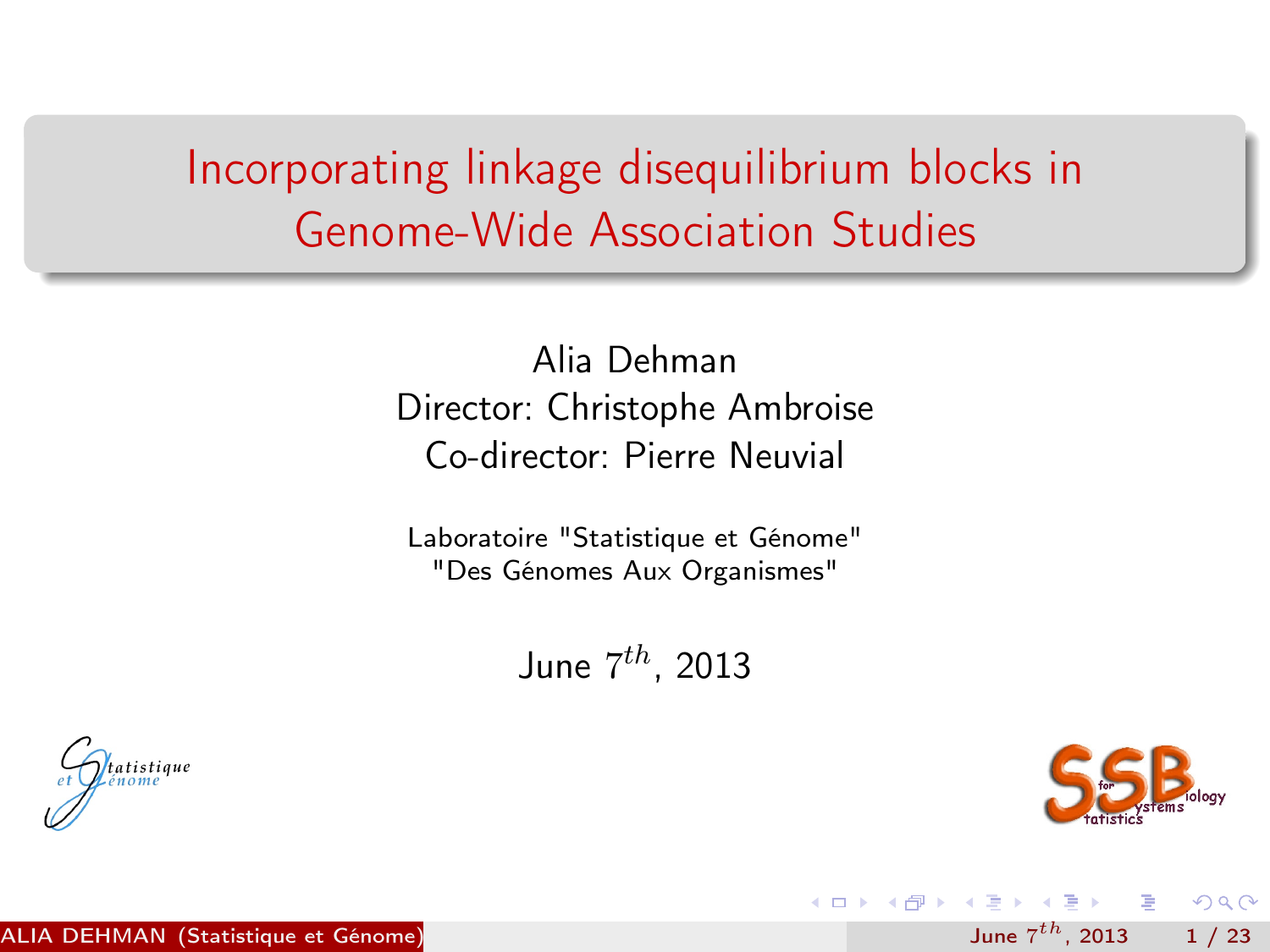

- [The regression model](#page-6-0)
- [Sparsity and high-dimension contexts](#page-7-0)

June  $7^{th}$ , 2013 2 / 23

 $E = 990$ 

 $4$  ロ }  $4$   $4$   $\oplus$  }  $4$   $\oplus$  }  $4$   $\oplus$  }

[Biological context : LD](#page-8-0)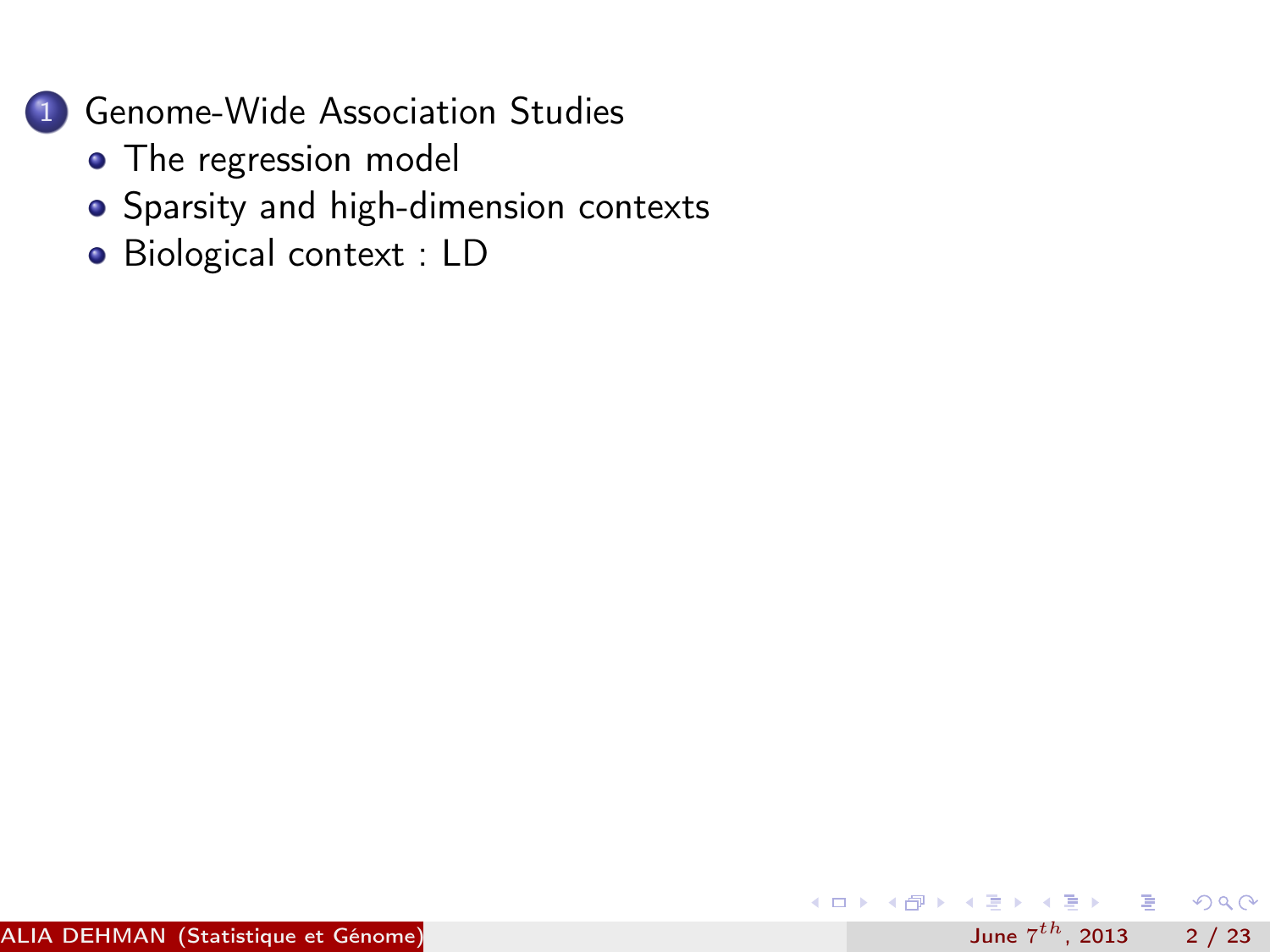

- [The regression model](#page-6-0)
- [Sparsity and high-dimension contexts](#page-7-0)
- [Biological context : LD](#page-8-0)

### [Taking the group structure into account](#page-12-0)

June  $7^{th}$ , 2013 2 / 23

- 3

 $\Omega$ 

化重新润滑脂

4 何 ▶

- [Classical approach](#page-13-0)
- [A Two-Step Approach](#page-14-0)
- [Competing methods](#page-15-0)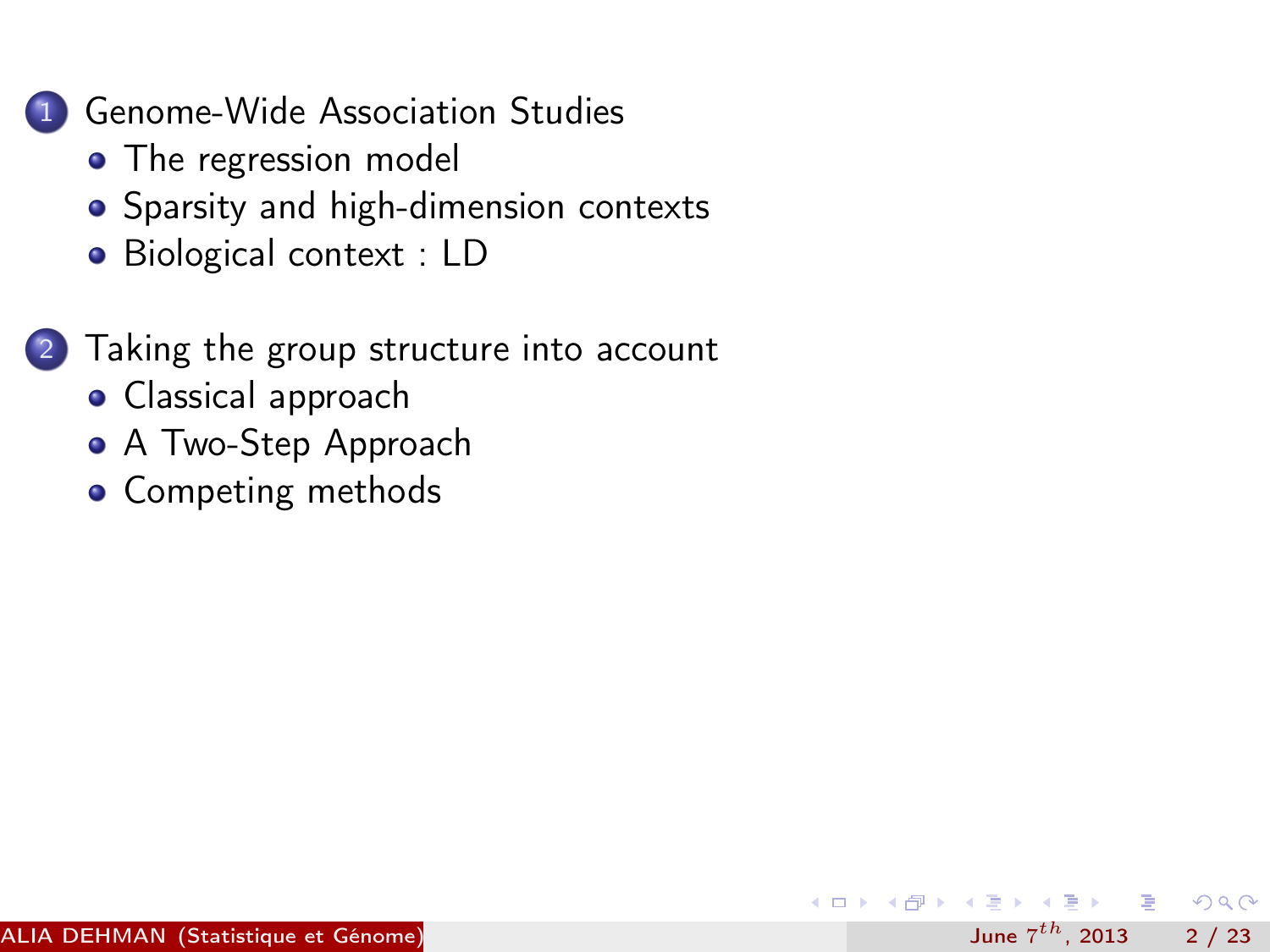

- [The regression model](#page-6-0)
- [Sparsity and high-dimension contexts](#page-7-0)
- [Biological context : LD](#page-8-0)

### [Taking the group structure into account](#page-12-0)

- [Classical approach](#page-13-0)
- [A Two-Step Approach](#page-14-0)
- [Competing methods](#page-15-0)
- **[Results](#page-18-0)** 
	-
	- **[True number of clusters](#page-19-0)**
	- [Under- and over-estimated clustering](#page-20-0)

June  $7^{th}$ , 2013 2 / 23

 $\Omega$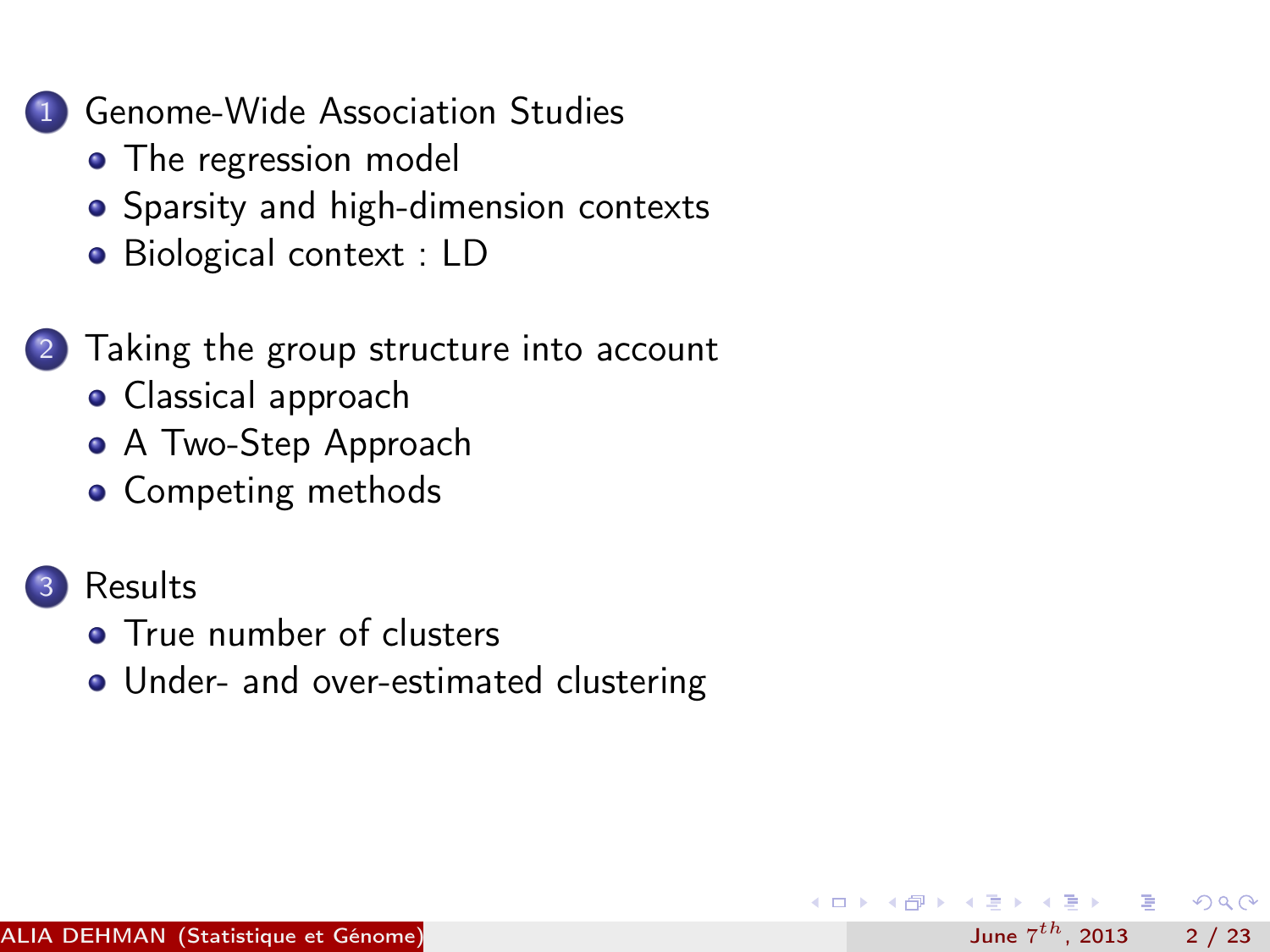

- [The regression model](#page-6-0)
- [Sparsity and high-dimension contexts](#page-7-0)
- [Biological context : LD](#page-8-0)

### [Taking the group structure into account](#page-12-0)

- [Classical approach](#page-13-0)
- [A Two-Step Approach](#page-14-0)
- [Competing methods](#page-15-0)

### **[Results](#page-18-0)**

- **[True number of clusters](#page-19-0)**
- [Under- and over-estimated clustering](#page-20-0)

June  $7^{th}$ , 2013 2 / 23

 $\Omega$ 

### [Current works](#page-22-0)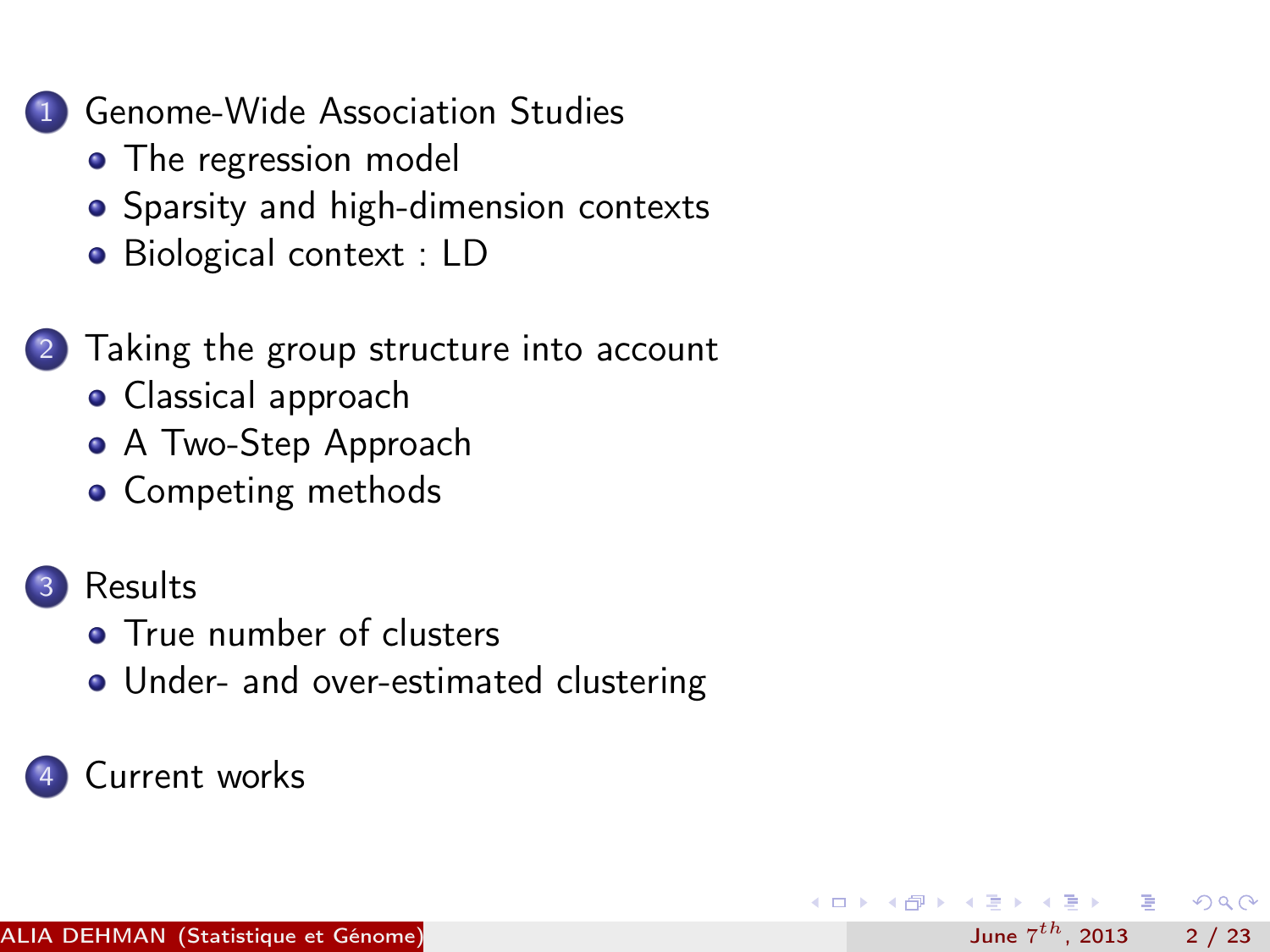## Outline

#### [Genome-Wide Association Studies](#page-5-0)

- [The regression model](#page-6-0)
- **•** [Sparsity and high-dimension contexts](#page-7-0)
- **•** [Biological context : LD](#page-8-0)

#### [Taking the group structure into account](#page-12-0)

- [Classical approach](#page-13-0)
- [A Two-Step Approach](#page-14-0)
- [Competing methods](#page-15-0)

#### **[Results](#page-18-0)**

- **[True number of clusters](#page-19-0)**
- **[Under- and over-estimated clustering](#page-20-0)**

June  $7^{th}$ , 2013 3 / 23

<span id="page-5-0"></span> $\Omega$ 

K 등 > 'K 등 >

#### [Current works](#page-22-0)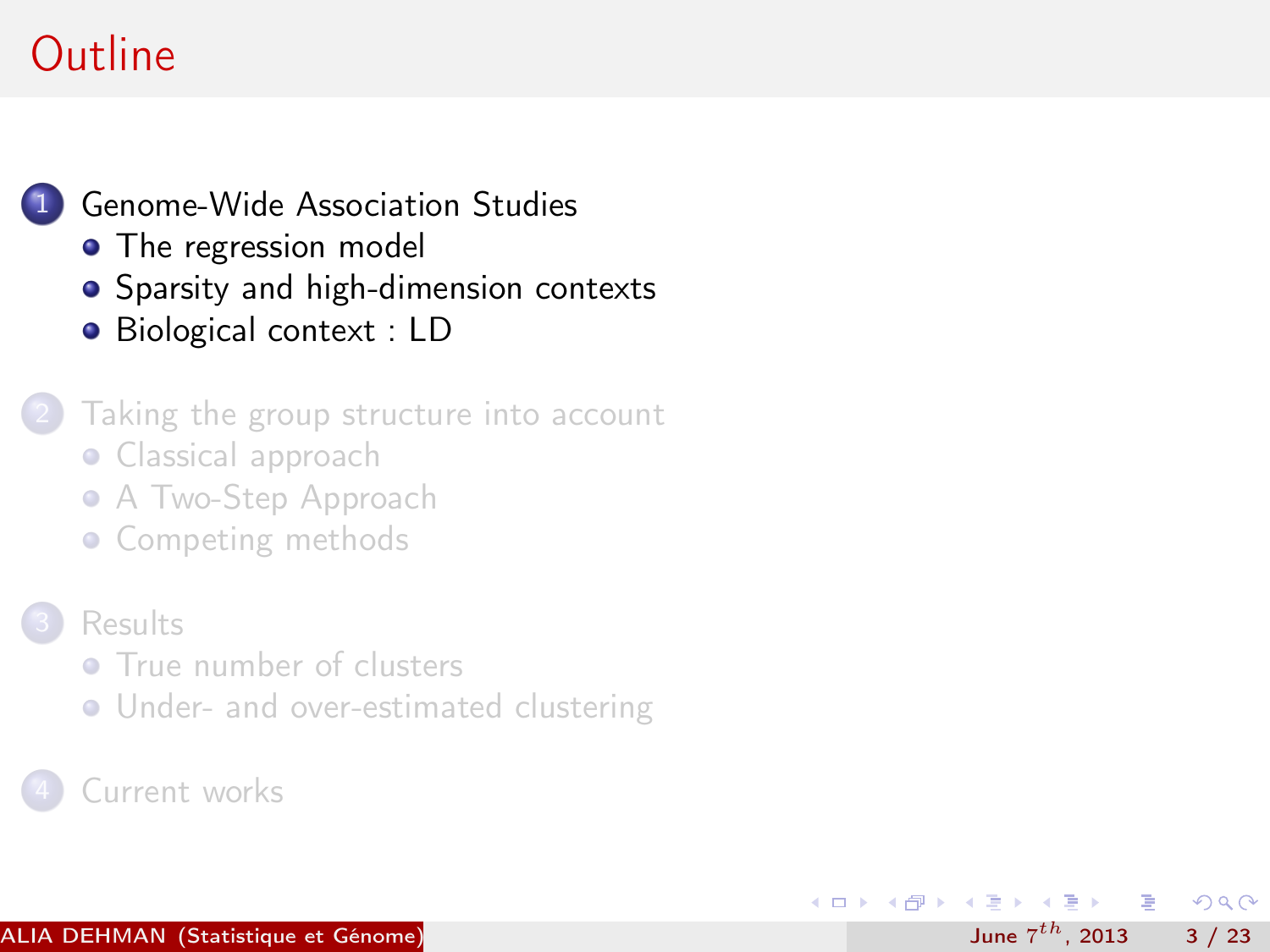### The regression model

- To identify genetic markers that are significantly associated with a phenotype of interest.
- Phenotypic trait: qualitative or quantitative Genetic markers : Single Nucleotide Polymorphisms (SNP)
- The regression model

$$
Y_i = \beta_0 + \sum_{j=1}^p X_{ij}\beta_j + \epsilon_i \quad i = 1, \dots, n
$$

<span id="page-6-0"></span>June  $7^{th}$ , 2013 4 / 23

K ロ ▶ K @ ▶ K 할 ▶ K 할 ▶ ... 할 → 9 Q @

- $\blacktriangleright$  n: number of individuals
- $\blacktriangleright$  p : number of covariates
- $\blacktriangleright$   $Y_i$ : response for the individual  $i$
- $\blacktriangleright$   $X_{i}$ : observations for covariate j (coded in 0, 1 or 2)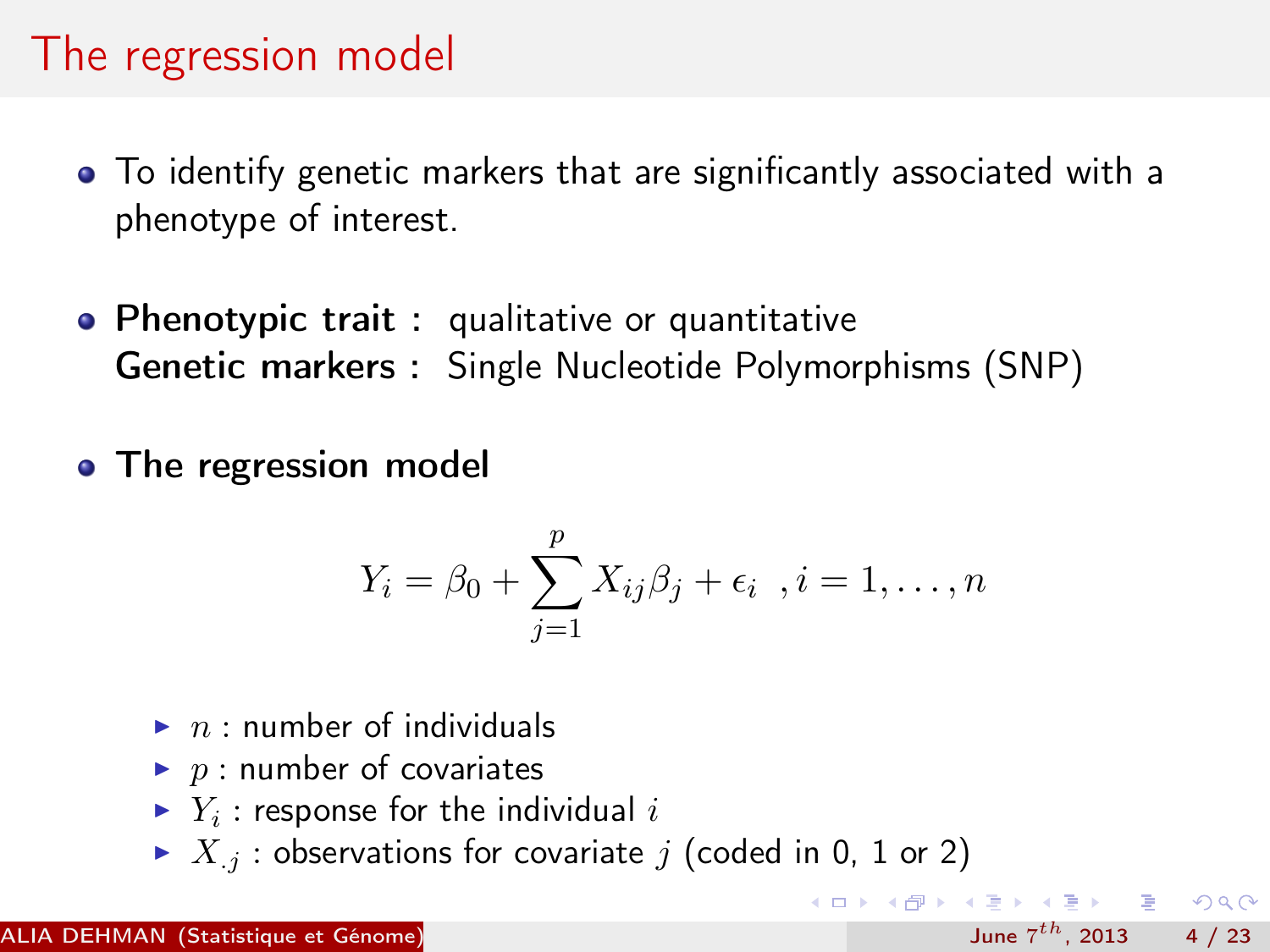Sparsity : Only a subset of SNPs is significantly associated with the phenotype.

 $Card{j, \beta_j \neq 0} \ll p$ 

High-dimension : Many thousands of markers vs a few hundred observations.

 $p \gg n$ 

<span id="page-7-0"></span>June  $7^{th}$ , 2013 5 / 23

K ロ > K @ > K 할 > K 할 > → 할 → K Q Q @

ALIA DEHMAN (Statistique et Génome)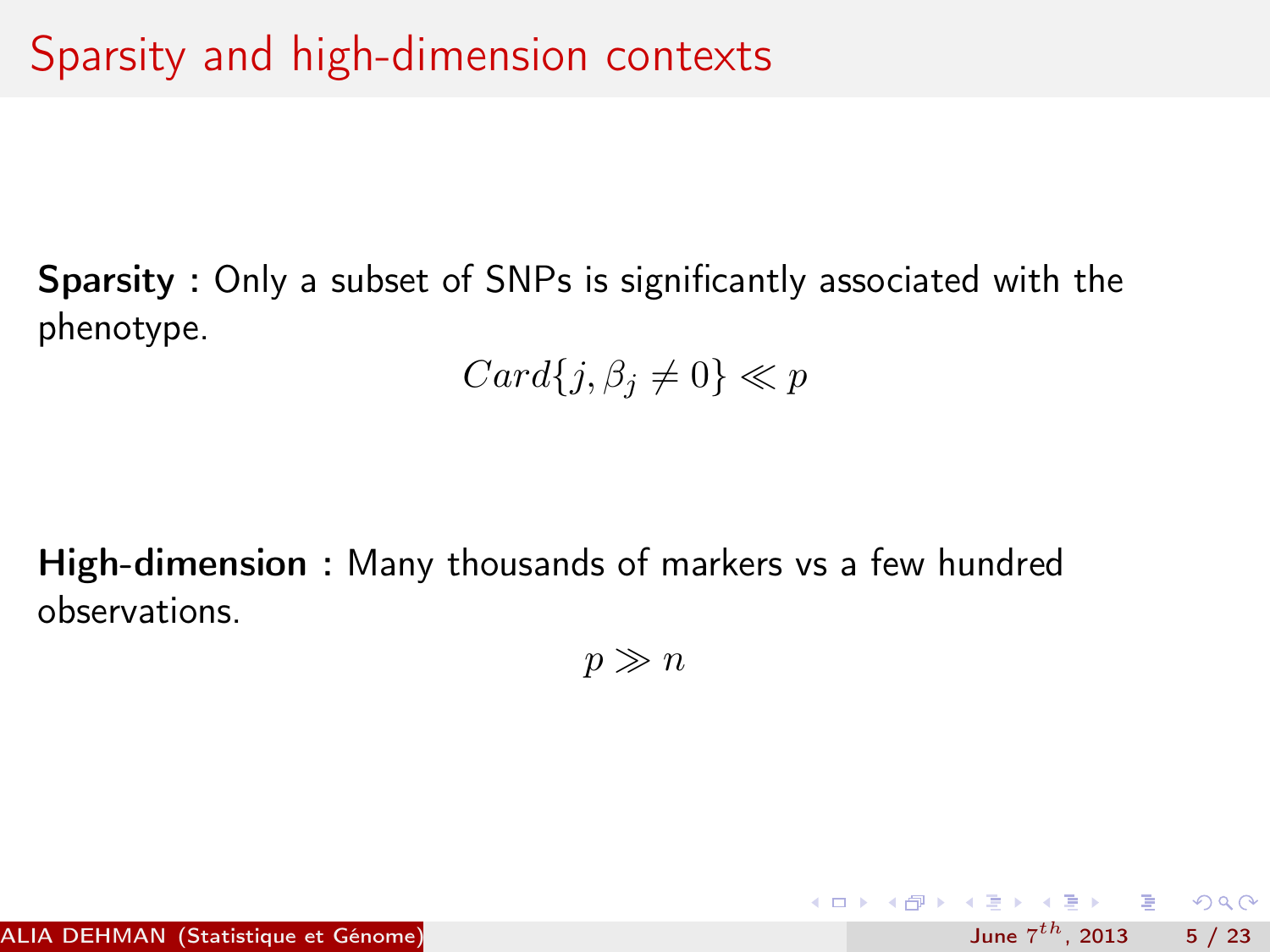## The LD measures

Linkage Disequilibrium (or Gametic Disequilibrium) : Is the non-random association of alleles at two or more loci. Its amount depends on the difference between observed allelic frequencies and those expected from a homogenous, randomly distributed model.

- $Z_j^m$  the indicator of the presence of minor allele for SNP  $j$  on maternal copy.
- $Z_i^p$  $j \atop j$  the indicator of the presence of minor allele for SNP  $j$  on paternal copy.
- $\bullet$  Z<sub>i</sub> ~ B(p<sub>i</sub>)

$$
D(j,k) = cov(Z_j, Z_k)
$$
  

$$
r^2(j,k) = corr(Z_j, Z_k)
$$

<span id="page-8-0"></span>K ロ X K 레 X K 호 X K 호 X X 호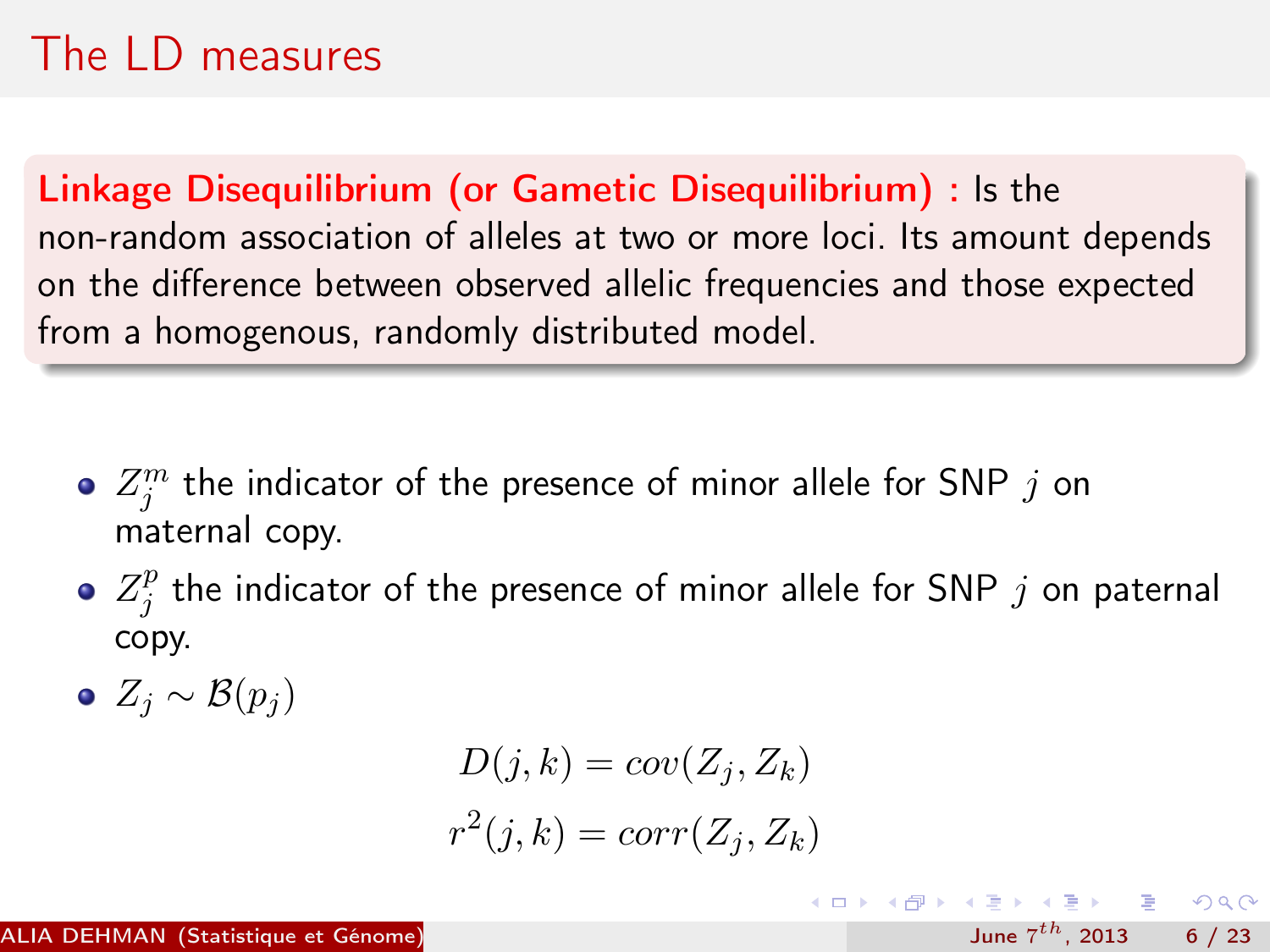### How to estimate it ?

| $\mathsf{sup}$   vv   vV   VV |              |     | $\mathsf{sup} \mid v \mid V$ |                             |  |
|-------------------------------|--------------|-----|------------------------------|-----------------------------|--|
| uu                            | $\mathsf{a}$ | b   |                              |                             |  |
| uU                            | $\mathsf{d}$ | e   | u –                          | $\alpha$                    |  |
| $UU \mid g \mid$              |              | h i |                              | $U \mid \gamma \mid \delta$ |  |

Only the genotype data table is observed :  $\mathbf{X}_{\cdot j} = Z_j^m + Z_j^p$  $\frac{p}{j}$ .

June  $7^{th}$ , 2013 7 / 23

K ロ > K d > K 글 > K 글 > → 글 → K O Q O

- $\bullet$   $\alpha$ ,  $\beta$ ,  $\gamma$ ,  $\delta$  are estimated
- a system of equations. exmpl :  $\alpha = 2a + b + d + pe$

with p the « probability » of the haplotype  $(uv, UV)$ .

 $\Rightarrow$  estimating p, then  $(\alpha, \beta, \gamma, \delta)$  and finally D.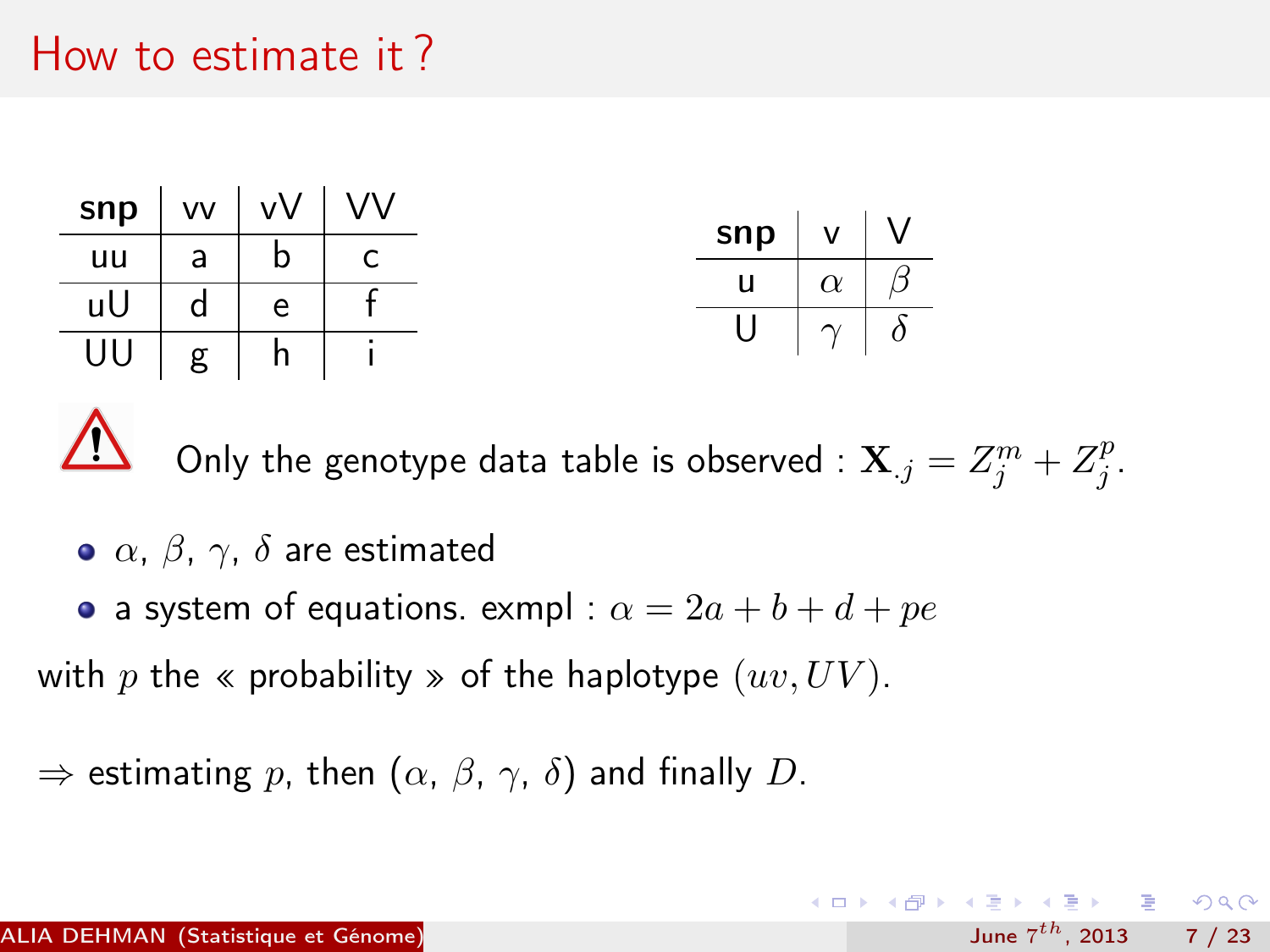## The LD-block structure

the  $r^2$  coefficients among the 50 first SNP of the Chromosome 22 (Dalmasso et al. 2008)



4 D F

June  $7^{th}$ , 2013 8 / 23

 $\Omega$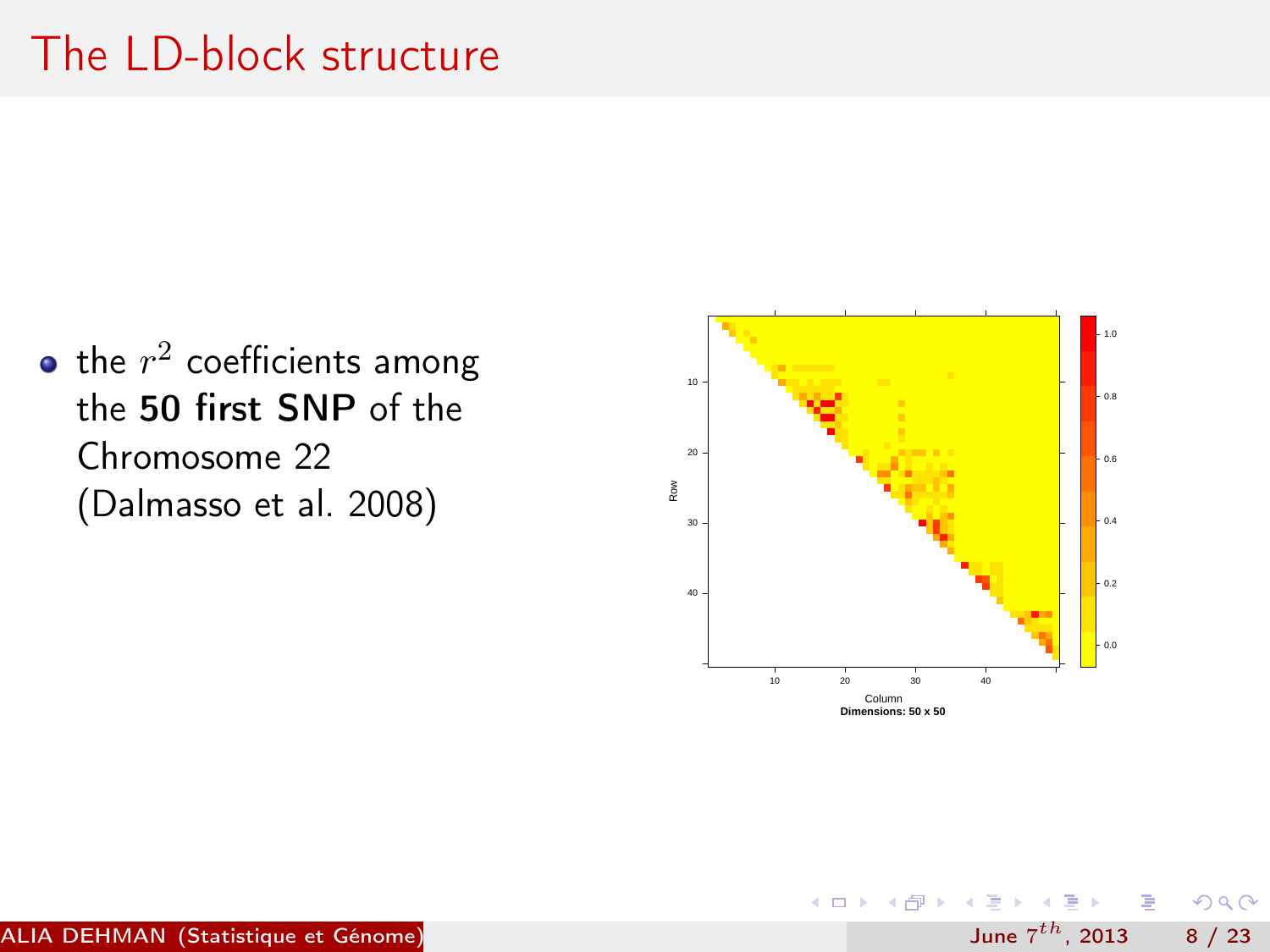## The LD-block structure

- the  $r^2$  coefficients among the 50 first SNP of the Chromosome 22 (Dalmasso et al. 2008)
- LD structured in blocks



4 D F

June  $7^{th}$ , 2013 8 / 23

 $200$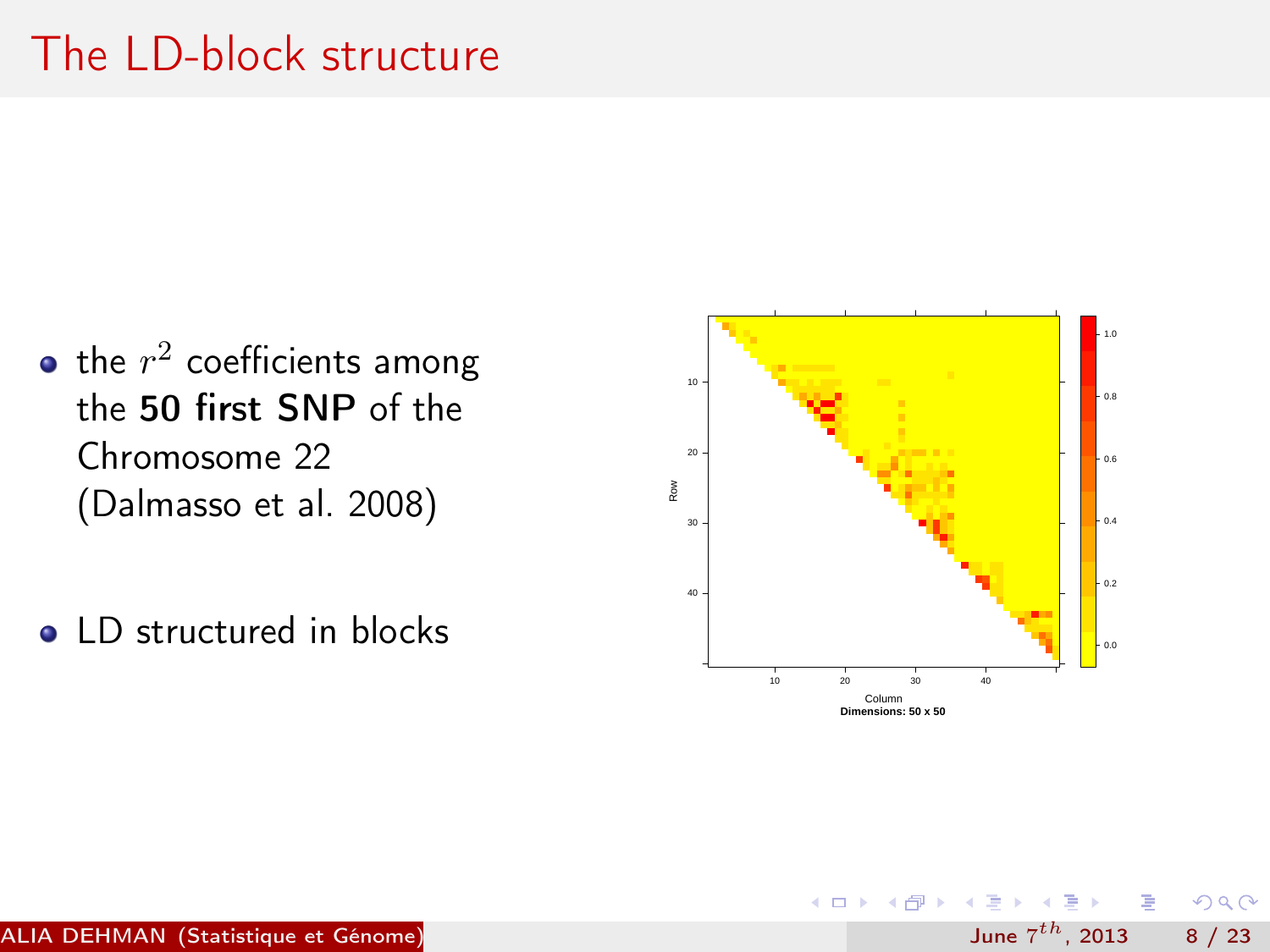## Outline

#### [Genome-Wide Association Studies](#page-5-0)

- [The regression model](#page-6-0)
- [Sparsity and high-dimension contexts](#page-7-0)
- [Biological context : LD](#page-8-0)

#### [Taking the group structure into account](#page-12-0)

- **•** [Classical approach](#page-13-0)
- **[A Two-Step Approach](#page-14-0)**
- **[Competing methods](#page-15-0)**

#### **[Results](#page-18-0)**

- **[True number of clusters](#page-19-0)**
- **[Under- and over-estimated clustering](#page-20-0)**

June  $7^{th}$ , 2013 9 / 23

<span id="page-12-0"></span> $200$ 

化重新润滑脂

#### [Current works](#page-22-0)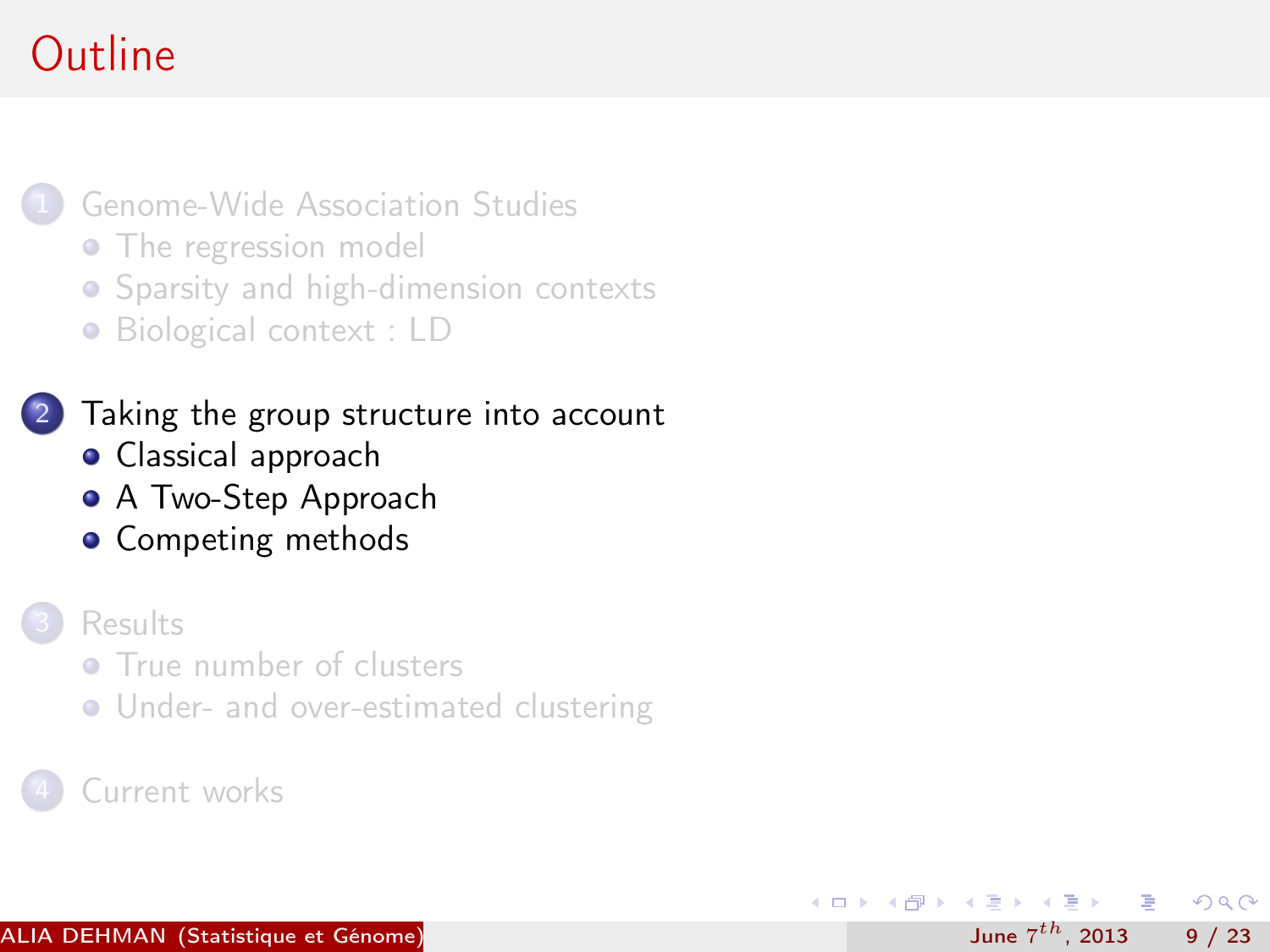To deal with high-dimensional problems and dependence among SNP :

- **o** based on LD
- selection of « representative » SNP of each LD-block : tagging (Chloé Friguet presentation)

# Loss of information

Loss of power : tag-SNP not necessarly the causal SNP.

June  $7^{th}$ , 2013 10 / 23

<span id="page-13-0"></span> $\Omega$ 

 $\mathbf{A} \cap \mathbf{B} \rightarrow \mathbf{A} \oplus \mathbf{B} \rightarrow \mathbf{A} \oplus \mathbf{B} \rightarrow \mathbf{B} \oplus \mathbf{B} \oplus \mathbf{B} \oplus \mathbf{B} \oplus \mathbf{B} \oplus \mathbf{B} \oplus \mathbf{B} \oplus \mathbf{B} \oplus \mathbf{B} \oplus \mathbf{B} \oplus \mathbf{B} \oplus \mathbf{B} \oplus \mathbf{B} \oplus \mathbf{B} \oplus \mathbf{B} \oplus \mathbf{B} \oplus \mathbf{B} \oplus \mathbf{B} \oplus \mathbf{B} \opl$ 

A different approach :

**a** a block-selection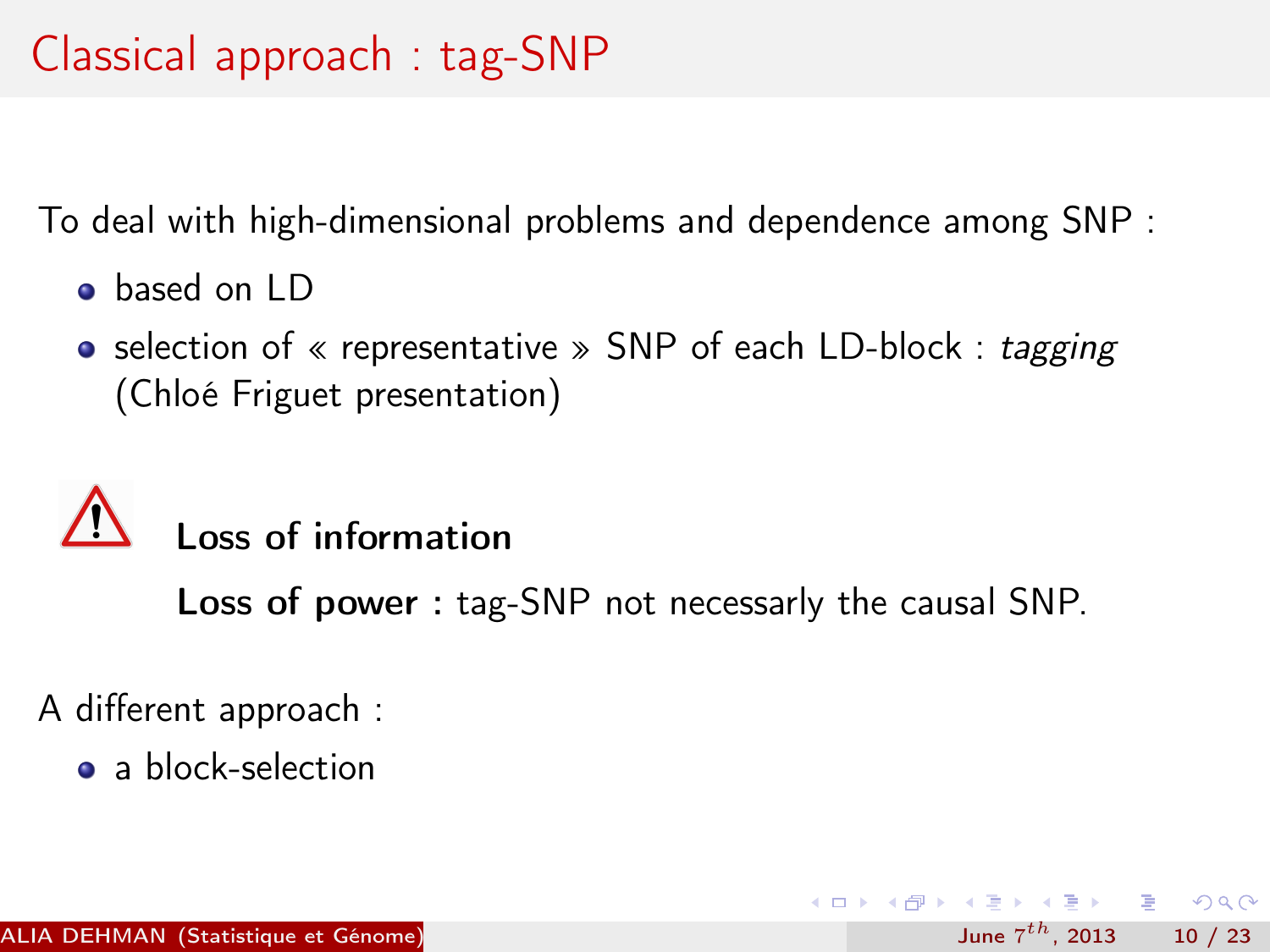## A Two-Step Approach

Inference of blocks :

- $\bullet$  only the genotype data  $X$  are used.
- a  $p \times p$  matrix LD pairwise measures is calculated.
- Ward Constrained Hierarchichal Clustering  $(R)$  package rioja)

$$
d(A, B) = \frac{n_A n_B}{n_A + n_B} \left(\frac{1}{n_A^2} S_{A,A} + \frac{1}{n_B^2} S_{B,B} - \frac{2}{n_A n_B} S_{A,B}\right)
$$

Selection of blocks associated with phenotype :

The Group Lasso : well-adapted to group-structured variables :

$$
\hat{\boldsymbol{\beta}}_{\lambda} = \argmin_{\boldsymbol{\beta}}(||\mathbf{y} - \mathbf{X}\boldsymbol{\beta}||_2^2 + \lambda \sum_{g=1}^G \sqrt{p_g} ||\boldsymbol{\beta_g}||_2).
$$

June  $7^{th}$ , 2013 11 / 23

<span id="page-14-0"></span> $\Omega$ 

( ロ ) ( 何 ) ( ヨ ) ( ヨ ) - ヨ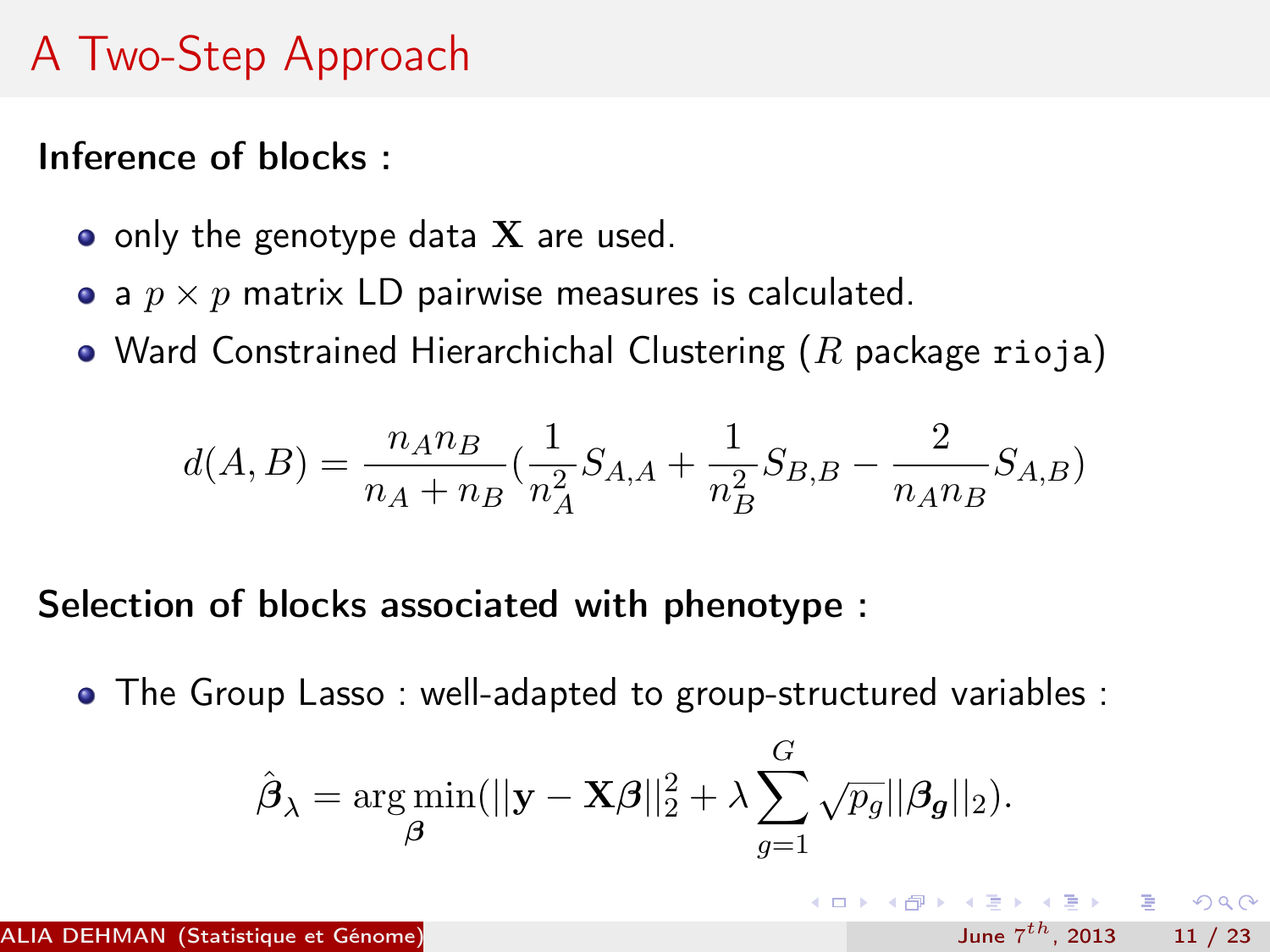## Competing methods

Lasso :

$$
\hat{\boldsymbol{\beta}}^{l1} = \argmin_{\beta} \sum_{i} (y_i - \mathbf{X}_{i.} \boldsymbol{\beta})^2 + \lambda ||\boldsymbol{\beta}||_1,
$$

Elastic-Net :

$$
\hat{\boldsymbol{\beta}}^{EN} = \argmin_{\beta} \sum_{i} (y_i - \mathbf{X}_{i.}\boldsymbol{\beta})^2 + \lambda_1 ||\boldsymbol{\beta}||_1 + \lambda_2 ||\boldsymbol{\beta}||_2^2,
$$

<span id="page-15-0"></span>June  $7^{th}$ , 2013 12 / 23

K ロ ▶ K @ ▶ K 할 ▶ K 할 ▶ 이 할 → 900

with  $\lambda$ ,  $\lambda_1$  and  $\lambda_2$  three regularization parameters.

**ALIA DEHMAN (Statistique et Génome)**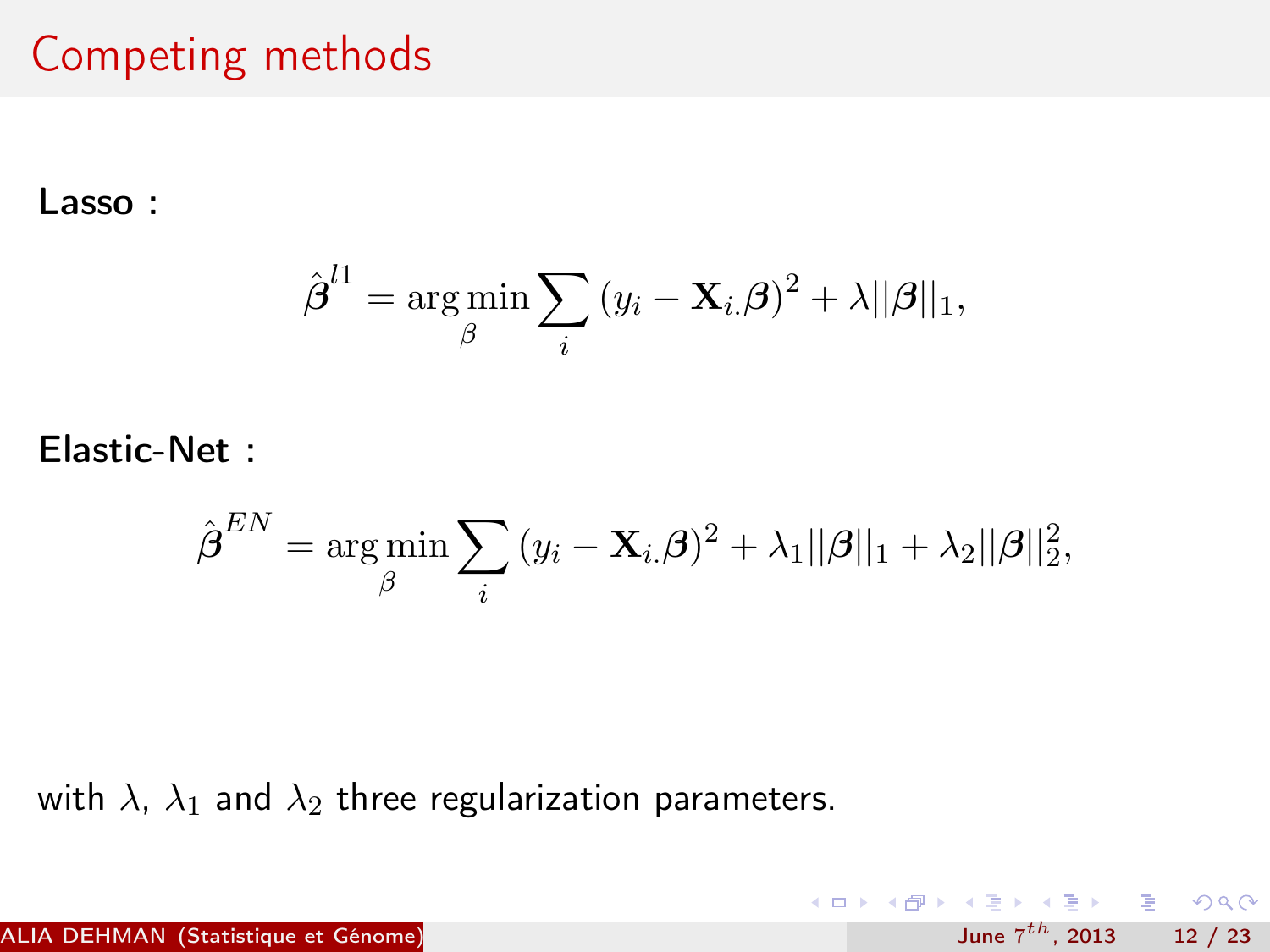SNP-selection & block-selection :

- SNP-level evaluation : causal SNP.
- **block-level evaluation** : SNP in the same block that a causal SNP.

June  $7^{th}$ , 2013 13 / 23

K ロ ▶ K @ ▶ K 할 ▶ K 할 ▶ ... 할 → 9 Q @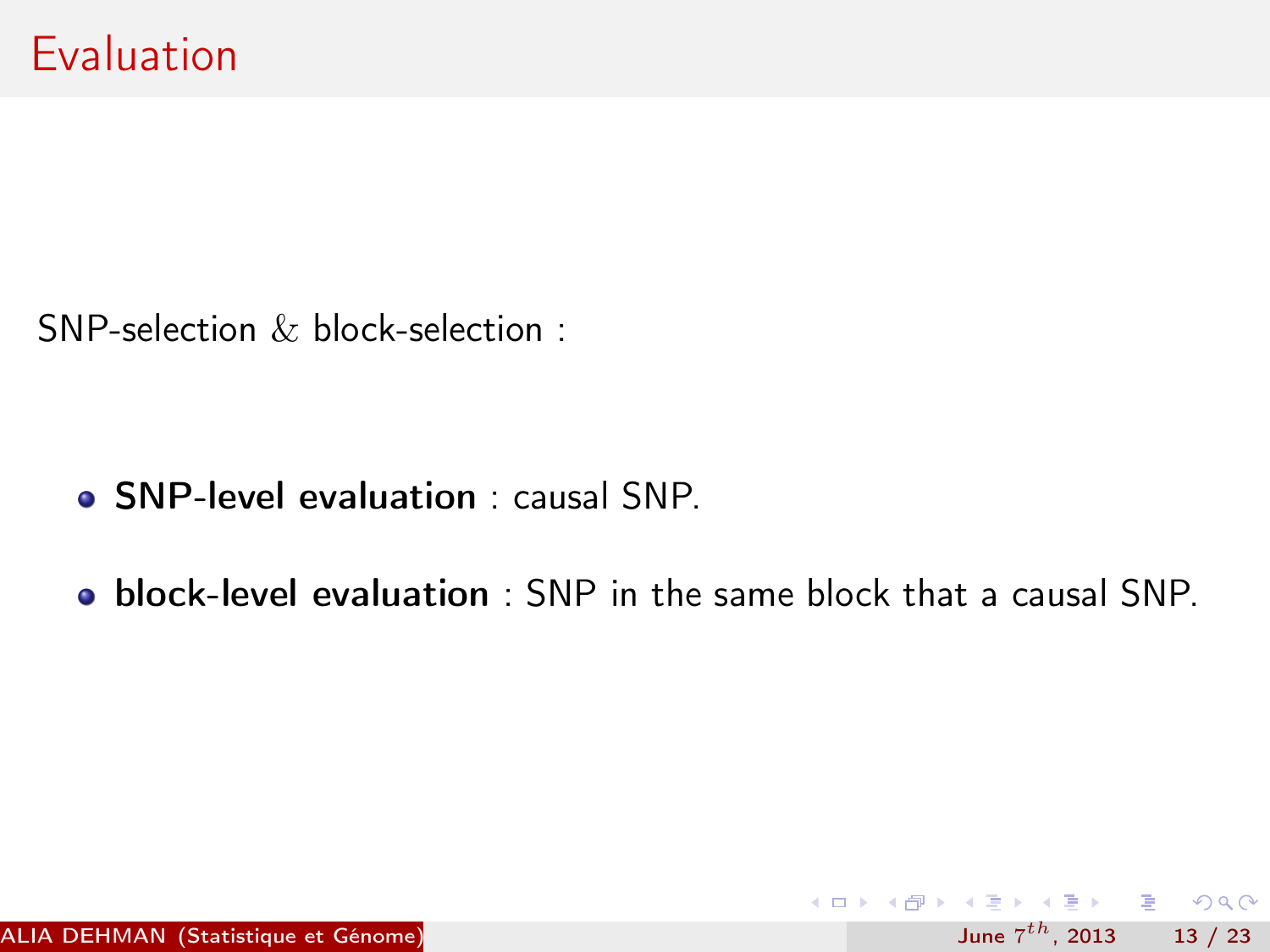- $n = 200, p = 512.$
- 9 groups of sizes  $(2, 2, 4, 8, 16, 32, 64, 128, 256)$ .
- the first 2 SNPs of groups of sizes  $2, 2, 4, 8$  are associated with the phenotype.

June  $7^{th}$ , 2013 14 / 23

K ロ > K d > K 글 > K 글 > → 글 → K O Q O

- If  $j \neq j'$  are in the same group,  $cov(X_{.j}, X_{.j'}) = \rho$  else  $cov(X_{.j}, X_{.j'}) = 0.$
- $R^2 = 0.2$  the coefficient of determination.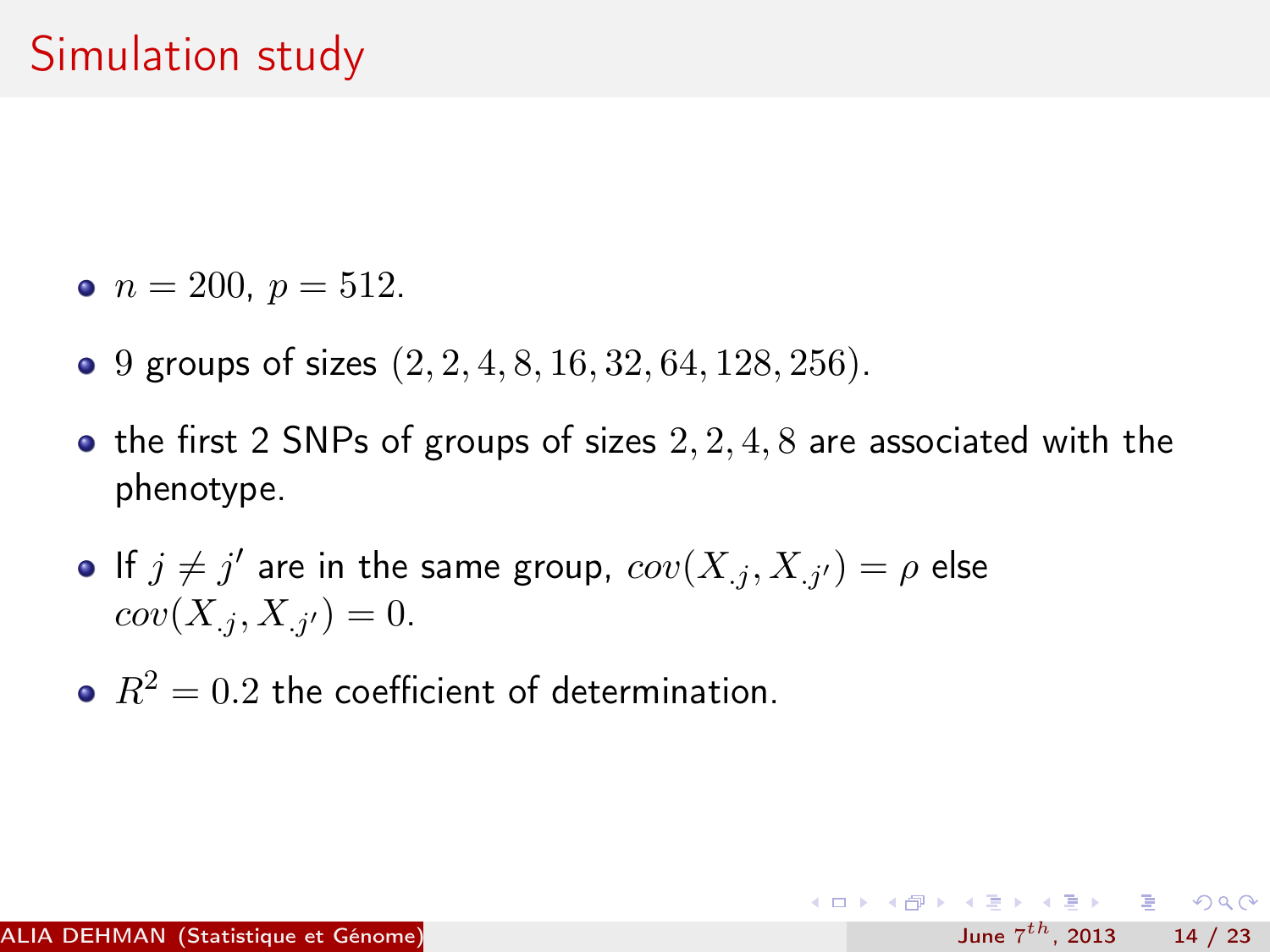## Outline

#### [Genome-Wide Association Studies](#page-5-0)

- [The regression model](#page-6-0)
- [Sparsity and high-dimension contexts](#page-7-0)
- [Biological context : LD](#page-8-0)

#### [Taking the group structure into account](#page-12-0)

- [Classical approach](#page-13-0)
- [A Two-Step Approach](#page-14-0)
- [Competing methods](#page-15-0)

#### **[Results](#page-18-0)**

- **[True number of clusters](#page-19-0)**
- [Under- and over-estimated clustering](#page-20-0)

June  $7^{th}$ , 2013 15 / 23

<span id="page-18-0"></span> $\Omega$ 

 $\langle \langle \langle \langle \langle \rangle \rangle \rangle \rangle$  and  $\langle \langle \rangle \rangle$  and  $\langle \rangle$  and  $\langle \rangle$ 

4 D F

#### [Current works](#page-22-0)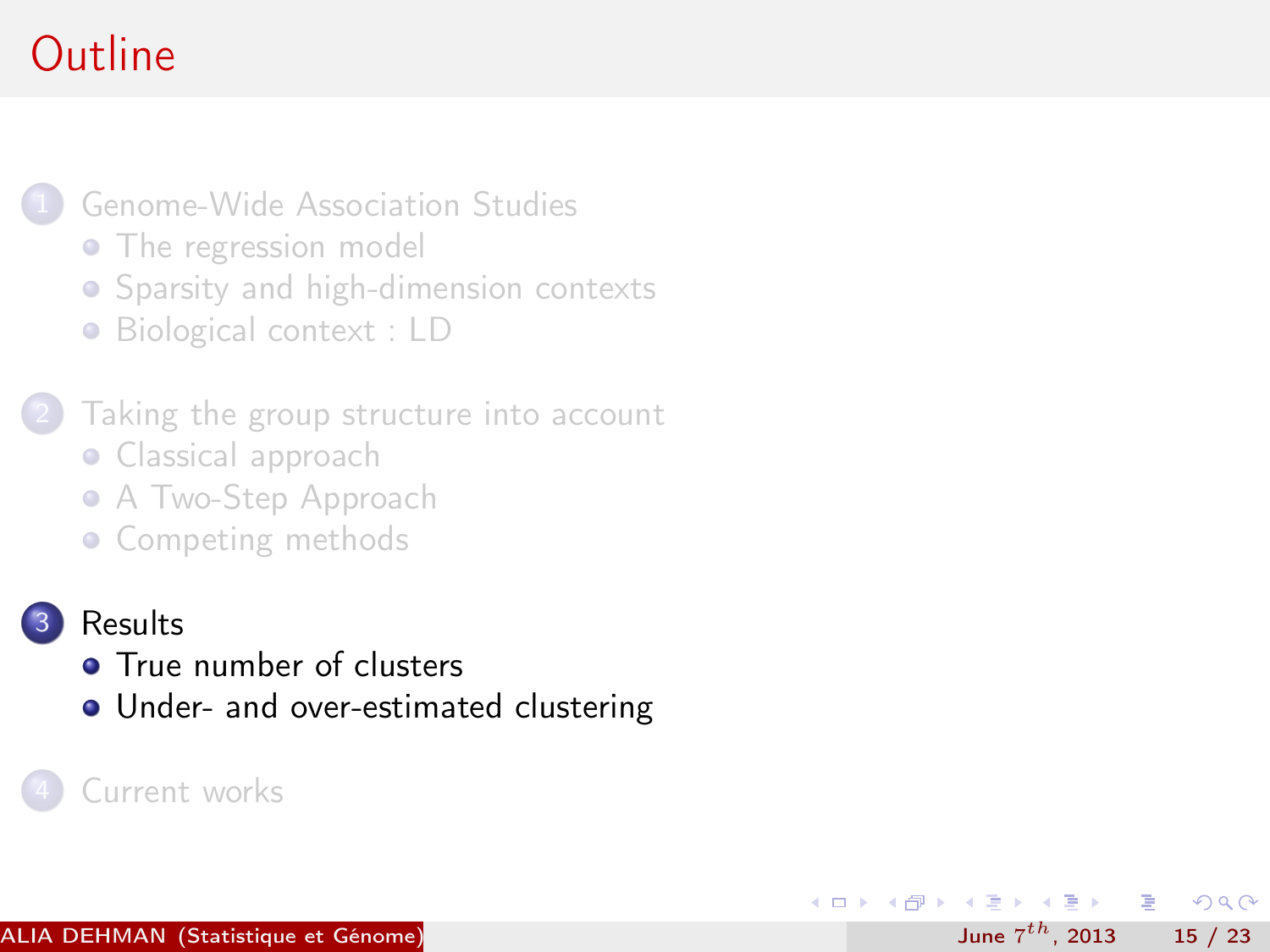### True number of clusters



**ALIA DEHMAN (Statistique et Génome)** 

<span id="page-19-0"></span>June  $7^{th}$ , 2013 16 / 23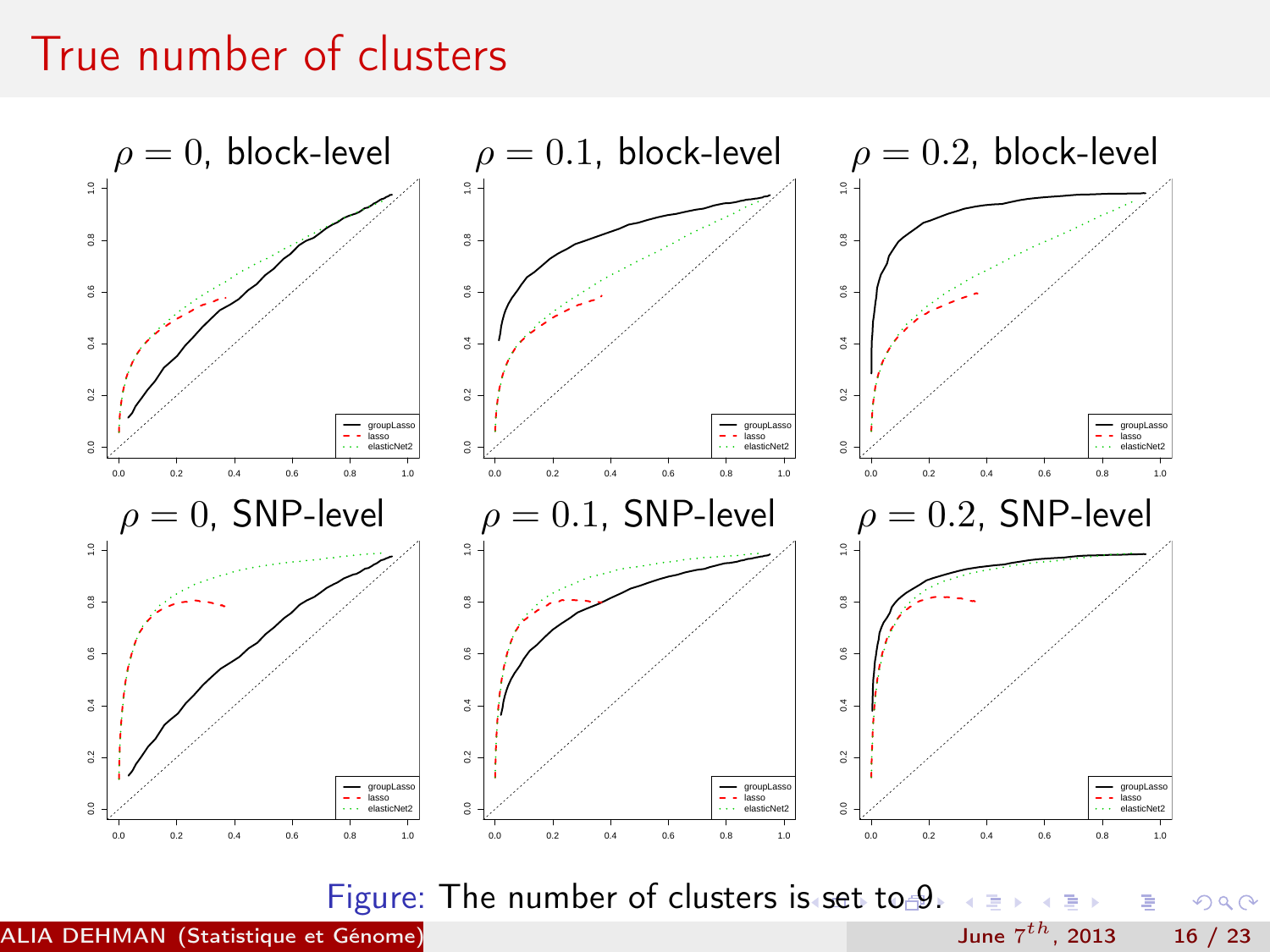### Under-estimated clustering



Figure: The number of clusters i[s s](#page-19-0)e[t](#page-21-0) [to](#page-19-0) [5](#page-20-0)[.](#page-21-0)  $\Rightarrow$ ÷,

ALIA DEHMAN (Statistique et Génome)

June  $7^{th}$ , 2013 17 / 23

<span id="page-20-0"></span> $299$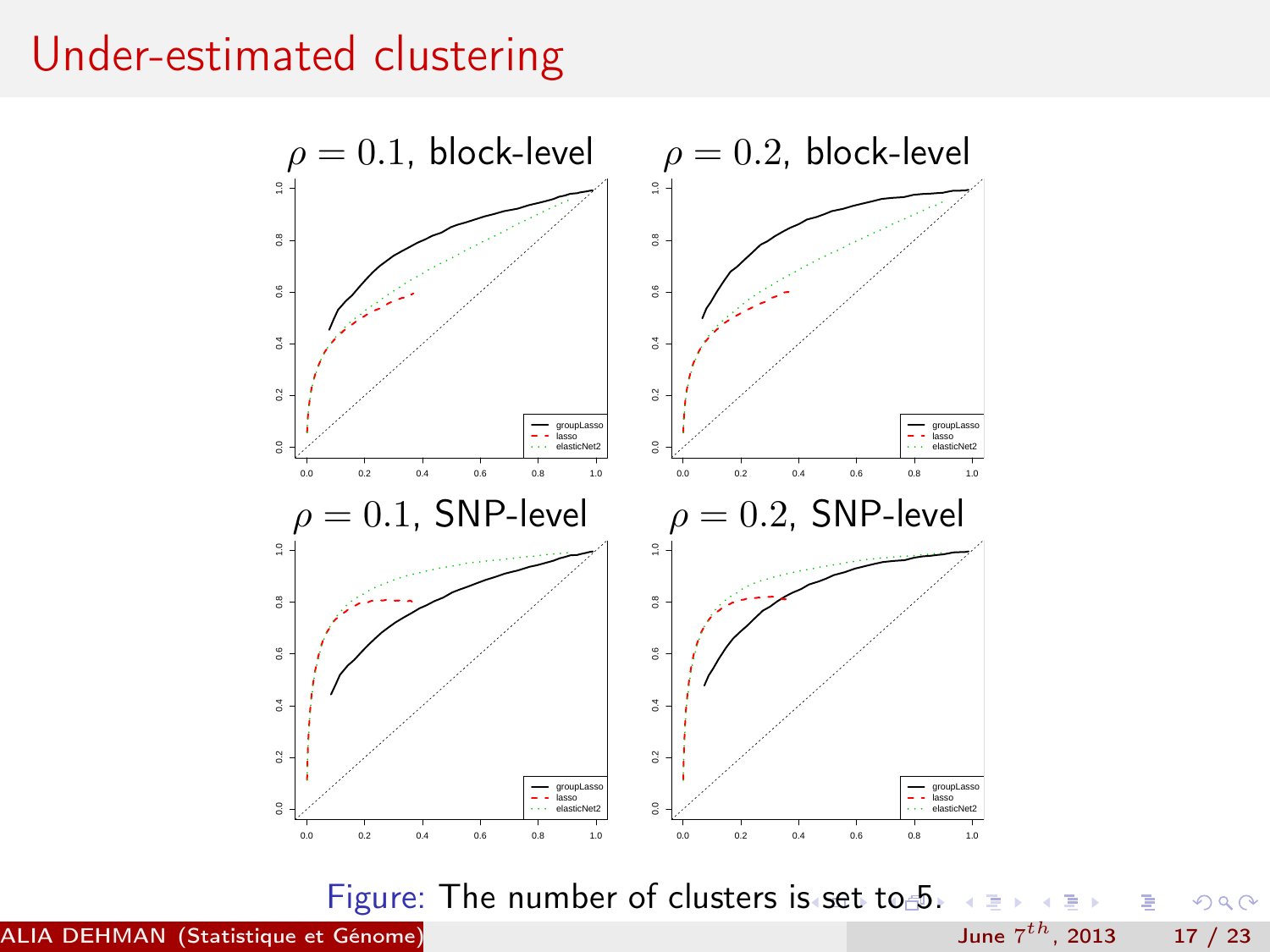### Over-estimated clustering



Figure: The number of clusters is [se](#page-20-0)[t t](#page-22-0)[o](#page-20-0)  $43.$  $43.$  $\rightarrow$   $\rightarrow$ ÷  $\mathbf{r}_\mathrm{c}$ E.  $299$ 

ALIA DEHMAN (Statistique et Génome)

<span id="page-21-0"></span>June  $7^{th}$ , 2013 18 / 23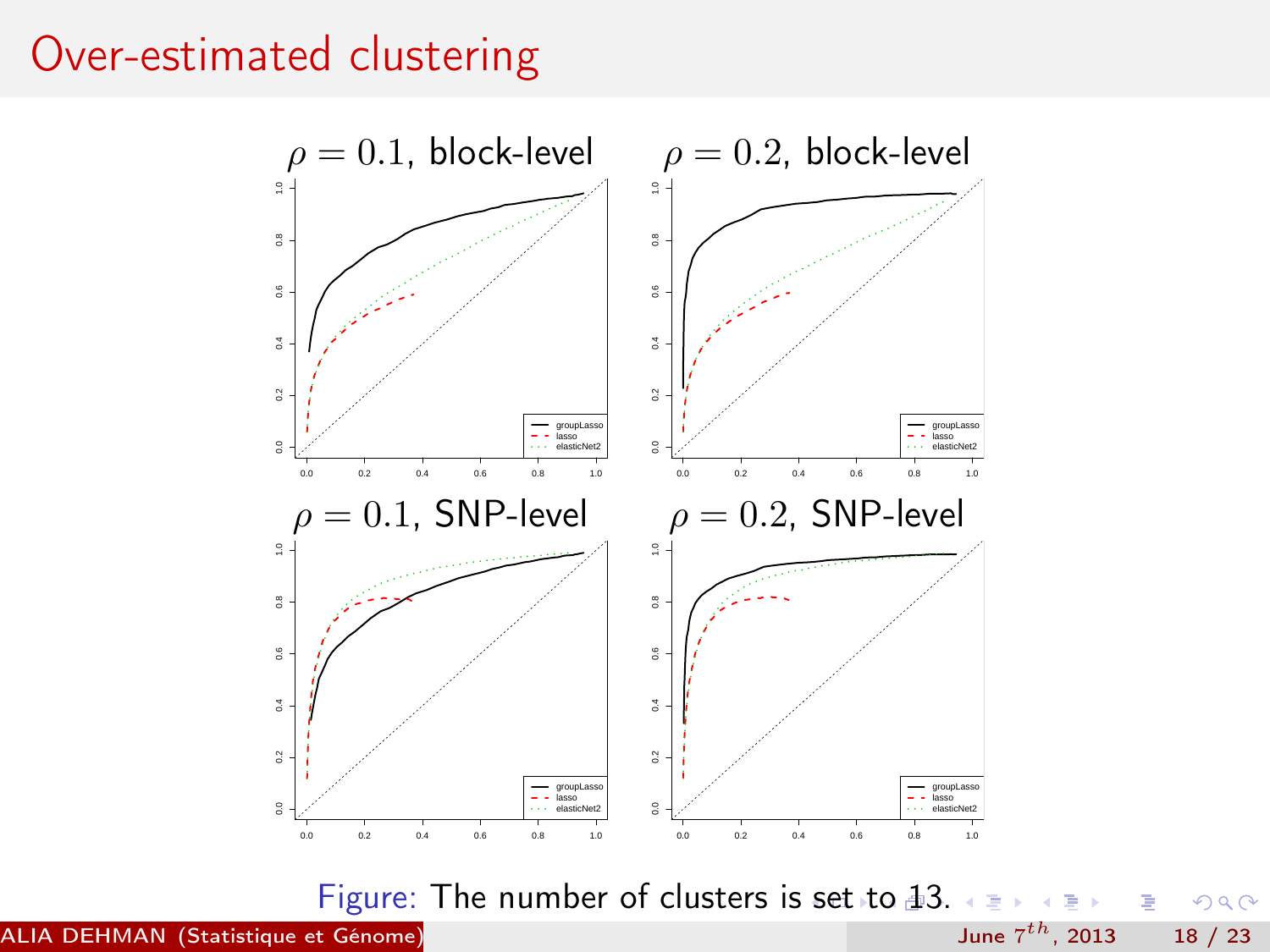## Outline

#### [Genome-Wide Association Studies](#page-5-0)

- [The regression model](#page-6-0)
- [Sparsity and high-dimension contexts](#page-7-0)
- [Biological context : LD](#page-8-0)

#### [Taking the group structure into account](#page-12-0)

- [Classical approach](#page-13-0)
- [A Two-Step Approach](#page-14-0)
- [Competing methods](#page-15-0)

#### **[Results](#page-18-0)**

- **[True number of clusters](#page-19-0)**
- **[Under- and over-estimated clustering](#page-20-0)**

June  $7^{th}$ , 2013 19 / 23

э

<span id="page-22-0"></span> $\Omega$ 

 $\sqrt{m}$  )  $\sqrt{m}$  )  $\sqrt{m}$  )

4 D F

### [Current works](#page-22-0)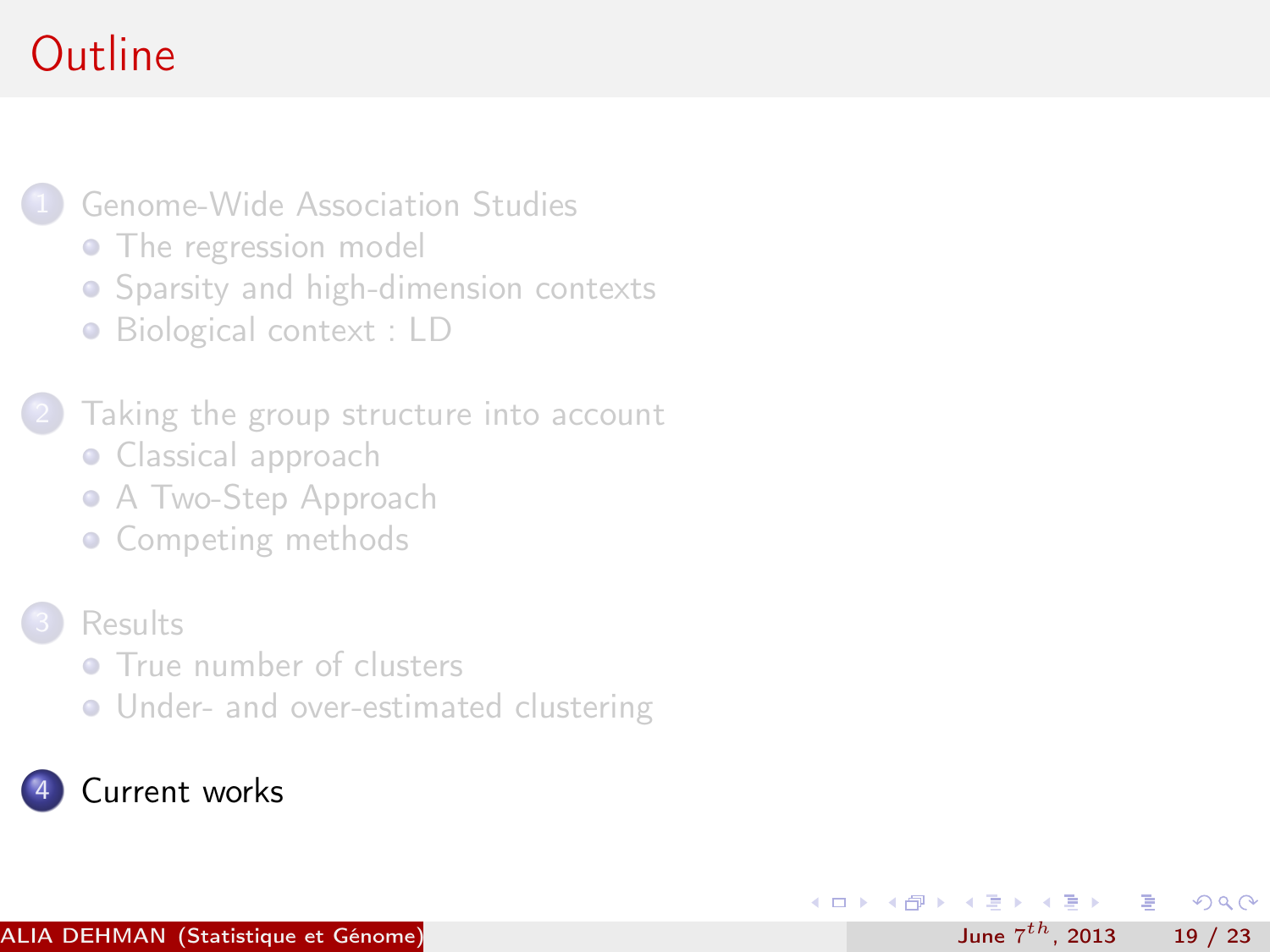## Memory requirement of the clustering

|                   | rioja                      | cWard                   |
|-------------------|----------------------------|-------------------------|
| Type of entry     | $p \times p$ dissimilarity | the $n \times p$ design |
|                   | matrix                     | matrix                  |
|                   |                            |                         |
| Time complexity   | $\mathcal{O}(np^2)$        | $\mathcal{O}(np^2)$     |
| Memory complexity | $\mathcal{O}(n^2)$         | $\mathcal{O}(np)$       |
|                   |                            |                         |

June  $7^{th}$ , 2013 20 / 23

 $299$ 

イロト 不優 ト 不思 ト 不思 トー 語

ALIA DEHMAN (Statistique et Génome)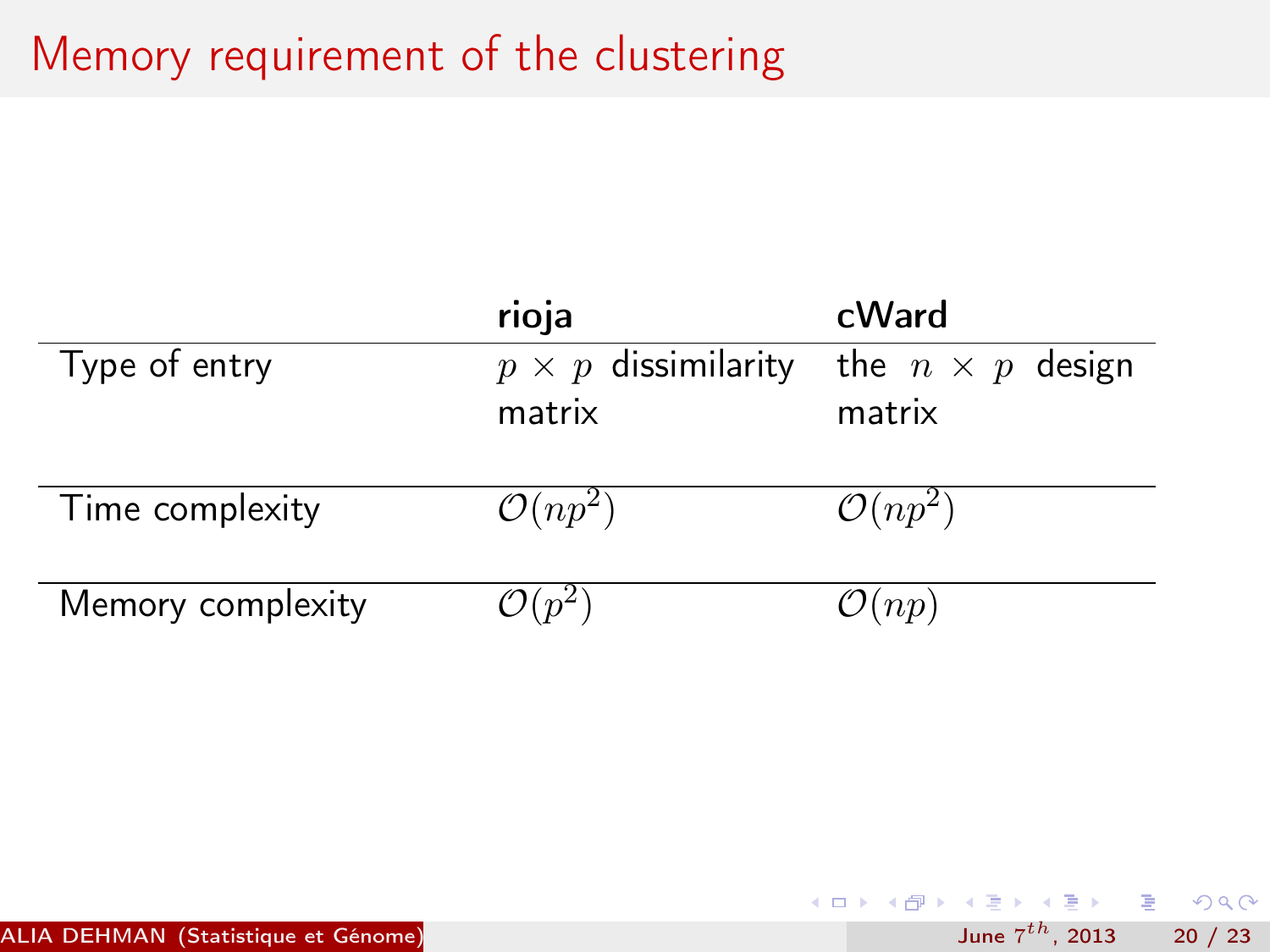#### Inferring the number of clusters :

- maximal jump (Bühlmann et. al., 2012, arXiv :1209.5908v1)
- **•** BIC criterion
- Gap Statistic (Tibshirani et. al., 2001, JRSSB)

#### Tree-Group Lasso

$$
\hat{\boldsymbol{\beta}}^{Tree} = \argmin_{\beta} \sum_{i} (y_i - \mathbf{X}_{i.} \boldsymbol{\beta})^2 + \lambda \sum_{h=0}^{d} \sum_{g=1}^{G_h} \omega_g^h ||\boldsymbol{\beta_g^h}||_2.
$$

<span id="page-24-0"></span> $QQ$ 

**K ロ ト K 何 ト K ヨ ト K ヨ ト ニヨ**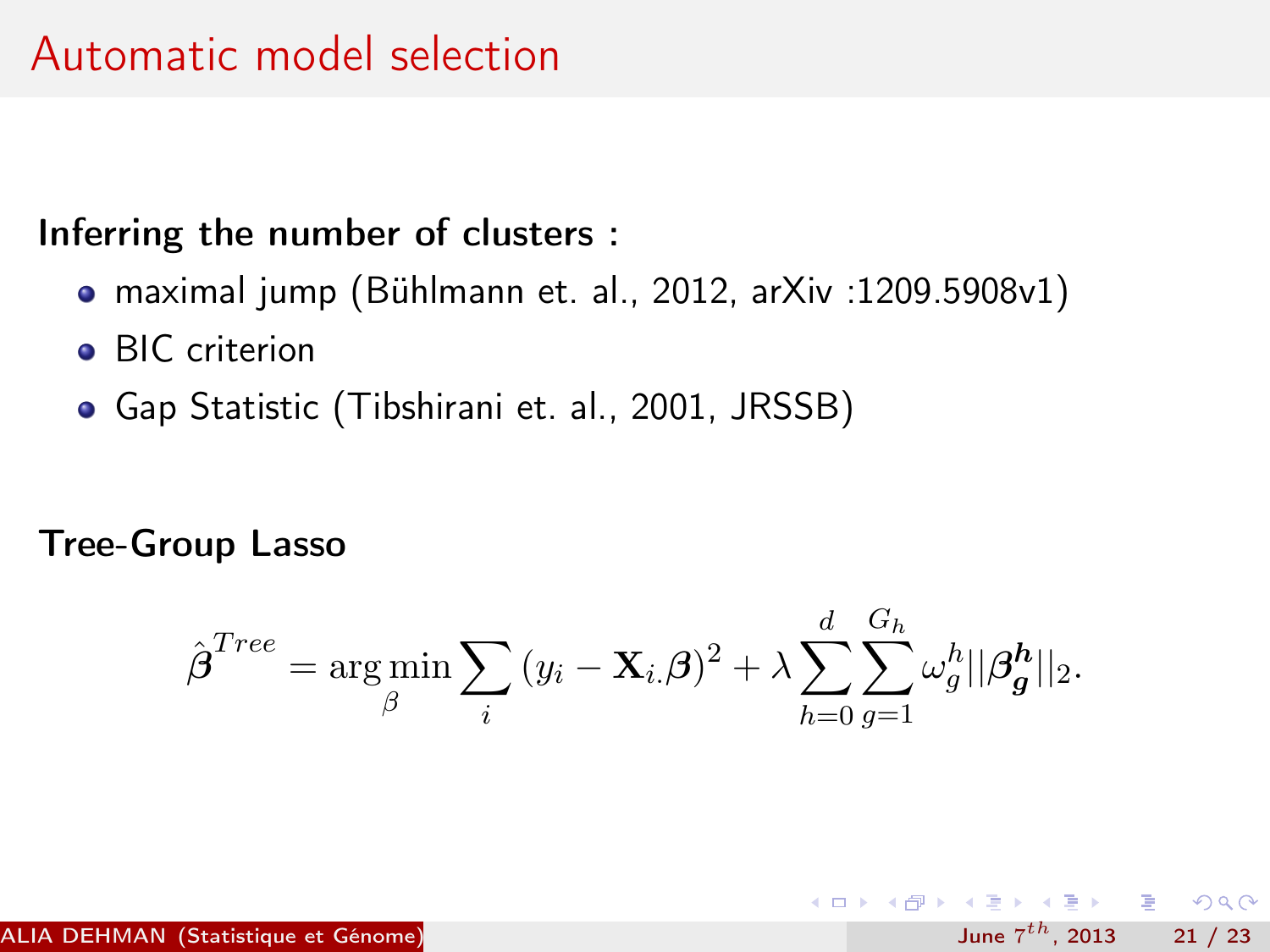### Automatic model selection



<span id="page-25-0"></span>Figure: [1](#page-24-0) cluster is i[n](#page-26-0)ferre[d](#page-21-0) f[or](#page-26-0)  $\rho = 0$  $\rho = 0$ , 5 [cl](#page-26-0)[u](#page-21-0)[st](#page-22-0)[er](#page-26-0)[s f](#page-0-0)or  $\rho = 0.1$  [a](#page-25-0)nd [6](#page-22-0) clusters for  $\rho \circ \rho$ ALIA DEHMAN (Statistique et Génome)  $\rho$  = 0.2 June 7 $^{th}$ , 2013  $22 / 23$